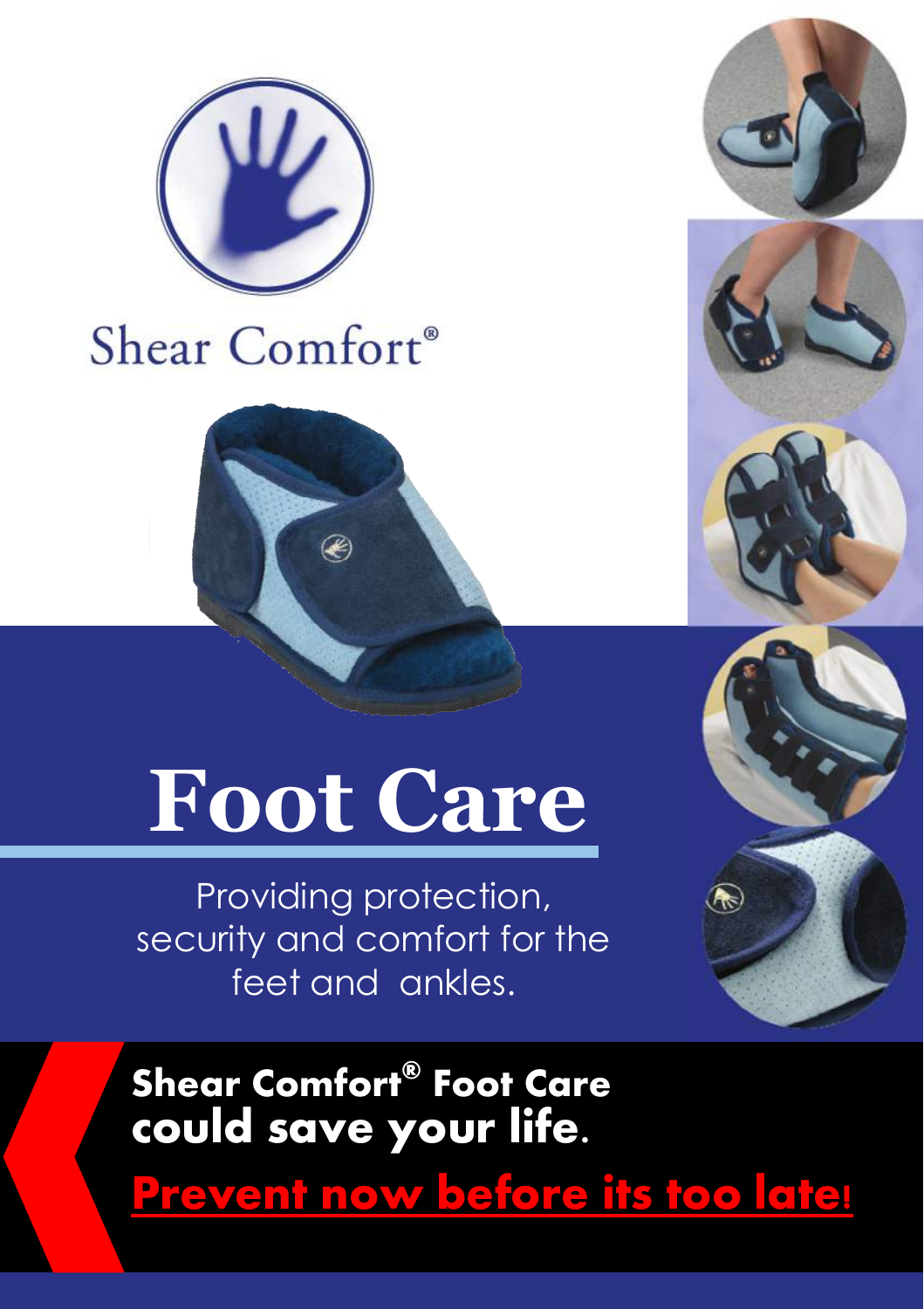# **The Benefits of Shear Comfort®**

| Total Skin Ulcer Prevention: Calling it a pressure<br>ulcer doesn't tell the whole story. Pressure is not the only<br>factor, and many argue it's not even the major factor, in<br>skin ulcer development. Shear Comfort <sup>®</sup><br>provides<br>effective pressure redistribution, shear and friction<br>reduction, as well as dissipating heat and water vapour.<br>That makes it an ideal product for tackling all external<br>contributory factors to skin ulcer development. |
|---------------------------------------------------------------------------------------------------------------------------------------------------------------------------------------------------------------------------------------------------------------------------------------------------------------------------------------------------------------------------------------------------------------------------------------------------------------------------------------|
| <b>Infection Control:</b> All Shear Comfort <sup>®</sup> products can be<br>washed repeatedly at 80°C, which is proven to kill<br>bacteria, giving you confidence in using Shear Comfort®<br>time and time again.                                                                                                                                                                                                                                                                     |
| <b>Comfort:</b> The properties of lambs wool that make Shear<br>Comfort® Foot Care ideal for preventing skin ulcers and<br>damage, also ensures superior comfort. Shear Comfort®<br>products redistribute pressure, wick perspiration away<br>from the skin, and transfer heat, ensuring comfort<br>whether on the move, in a chair, or in bed.                                                                                                                                       |
| Adaptable Protection: We believe footwear should be<br>made to fit the foot, not that the foot should be forced to<br>fit the footwear. That is why our Foot Care range is<br>designed to be adaptable throughout the day to<br>accommodate any swelling or discomfort.                                                                                                                                                                                                               |
| 365 Days of Comfort: By effectively transferring heat,<br>Comfort® Foot Care products allow for effective<br>Shear<br>temperature regulation, providing welcome relief for<br>people suffering from arthritis or poor circulation, whilst<br>also keeping you cool and comfortable in the summer.                                                                                                                                                                                     |





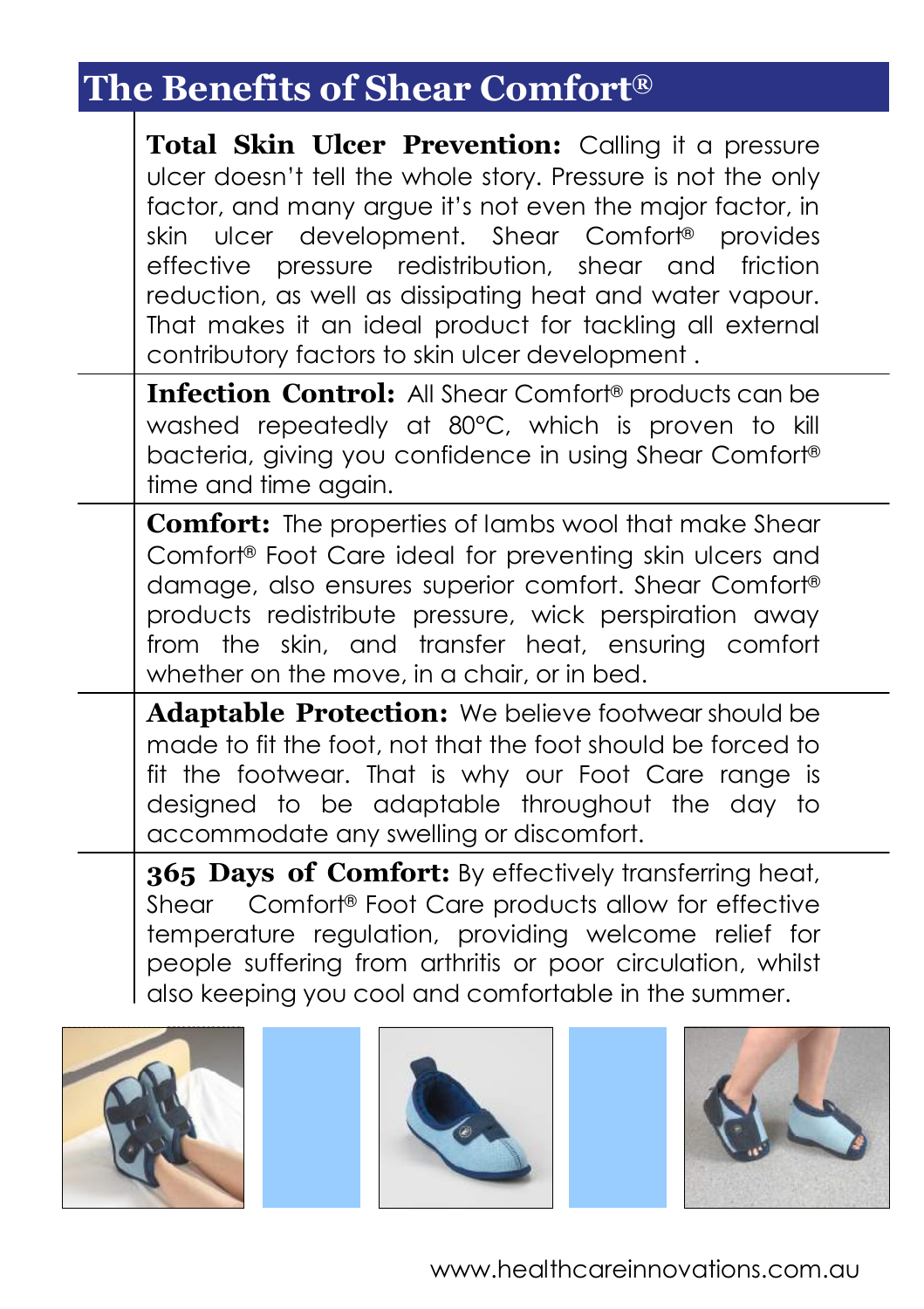# **A Helping Hand**

Shear Comfort® Foot Care products are designed to provide comfort, protection, security, and freedom to those at risk from damage to the skin of the feet and ankles.

### **The Range**

| Wrap Around Boot™<br>p2<br>Rubber soled, full foot protection that is easy<br>to put on, adjust, and take off                                |  |
|----------------------------------------------------------------------------------------------------------------------------------------------|--|
| <b>Pressure Care Boot™</b><br>p <sub>4</sub><br>Rubber soled with open toe design allowing<br>easy toe separation and circulation inspection |  |
| <b>Short Slipper Boot™</b><br>$\bf{p6}$<br>Full foot protection with suede sole for indoor<br>and in bed use                                 |  |
| Tall Slipper Boot™<br>p8<br>Full foot and lower limb protection, for use<br>indoors and in bed                                               |  |
| <b>Heel Protector</b><br>p9<br>Unencumbered support and protection for the<br>at risk heel and ankle area                                    |  |
| Sovereign Snug ™<br><b>p11</b><br>Comfort and protection in a low<br>profile<br>moccasin design                                              |  |

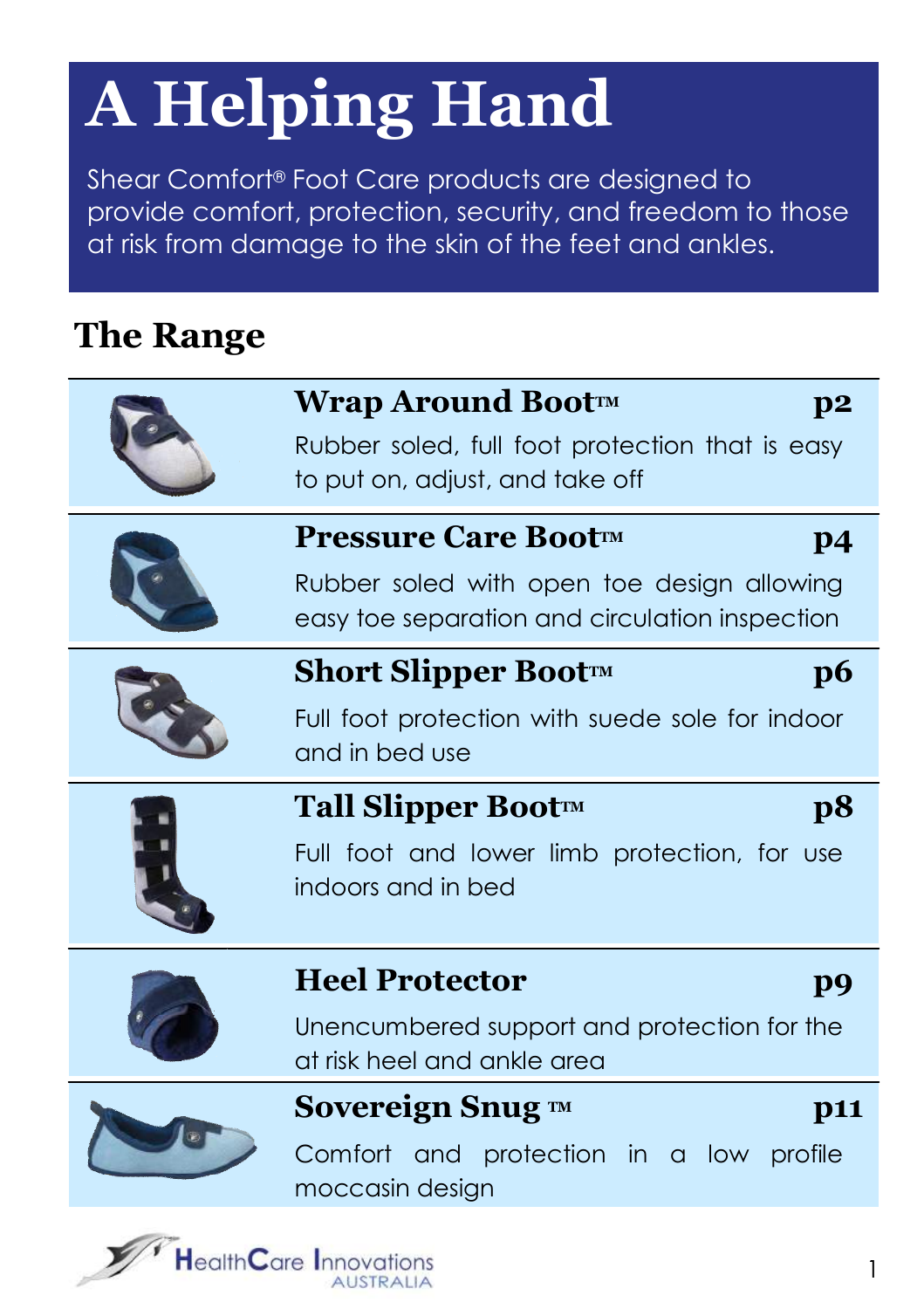# **Wrap Around Boot**™

The Wrap Around Boot™ offers full foot protection for use in and outdoors

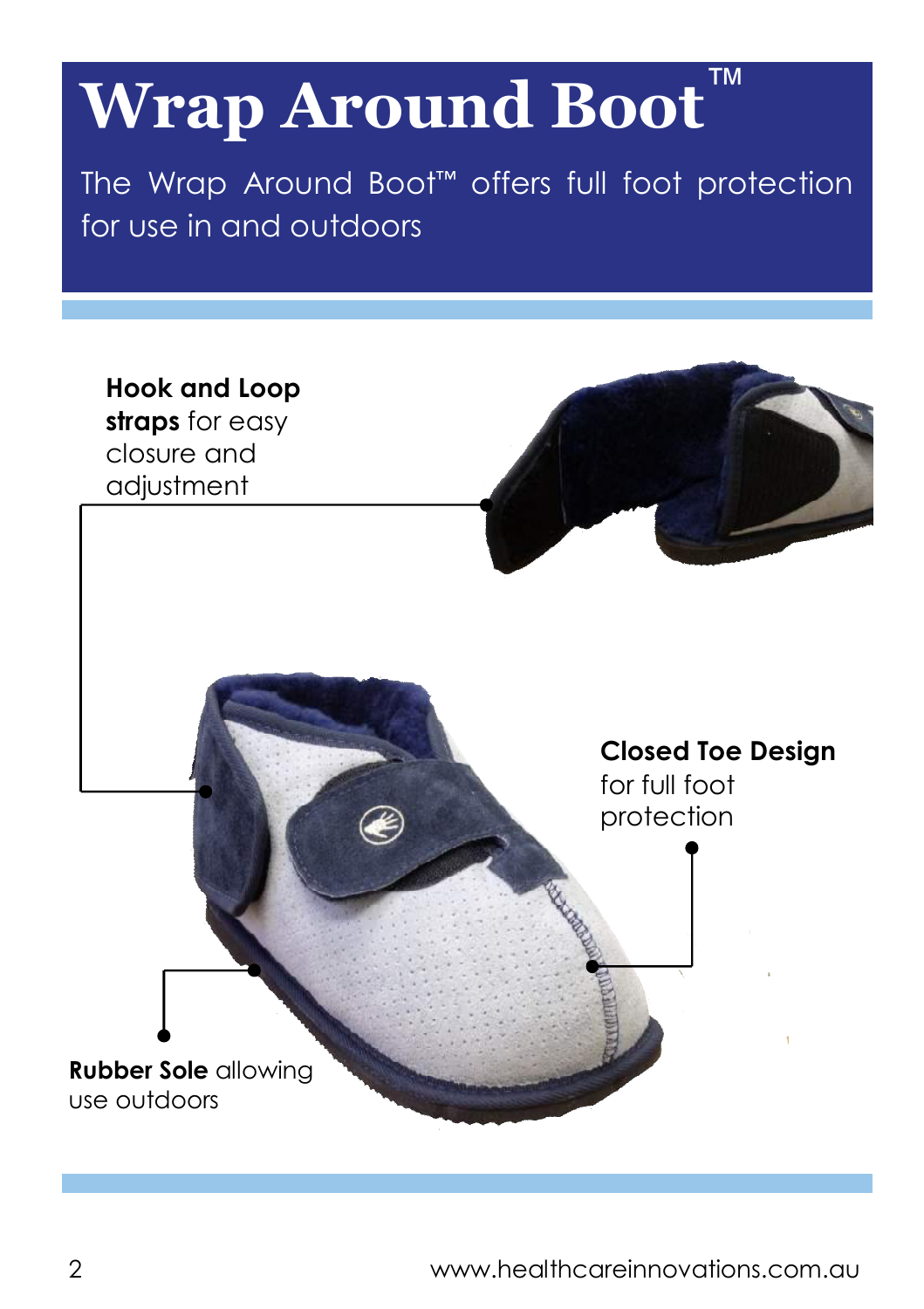Comfort and an accommodating fit are ensured by the generous Hook and Loop strapping on the heel and top of the foot, allowing simple adjustment throughout the day to accommodate any discomfort or swelling.

Incorporating a low profile rubber sole ensures the boot can be worn outside as well as in, offering freedom of movement to the wearer. The rubber sole does not affect the washing procedure for the shoe.

The natural properties of sheepskin ensures that comfort and protection is provided to the foot by it being fully enclosed. The water vapour dissipation qualities of the wool ensure any perspiration is effectively wicked away from the skin.





|                   |      | <b>Product Code</b> |                        |
|-------------------|------|---------------------|------------------------|
| Wrap Around Boot™ | XXS. | 002435              |                        |
| Wrap Around Boot™ | XS   | 002442              |                        |
| Wrap Around Boot™ | S    | 002459              |                        |
| Wrap Around Boot™ | M    | 002466              |                        |
| Wrap Around Boot™ |      | 002473              |                        |
| Wrap Around Boot™ | XL   | 002480              |                        |
| Wrap Around Boot™ | XXL  | 002497              | See p10 for size chart |

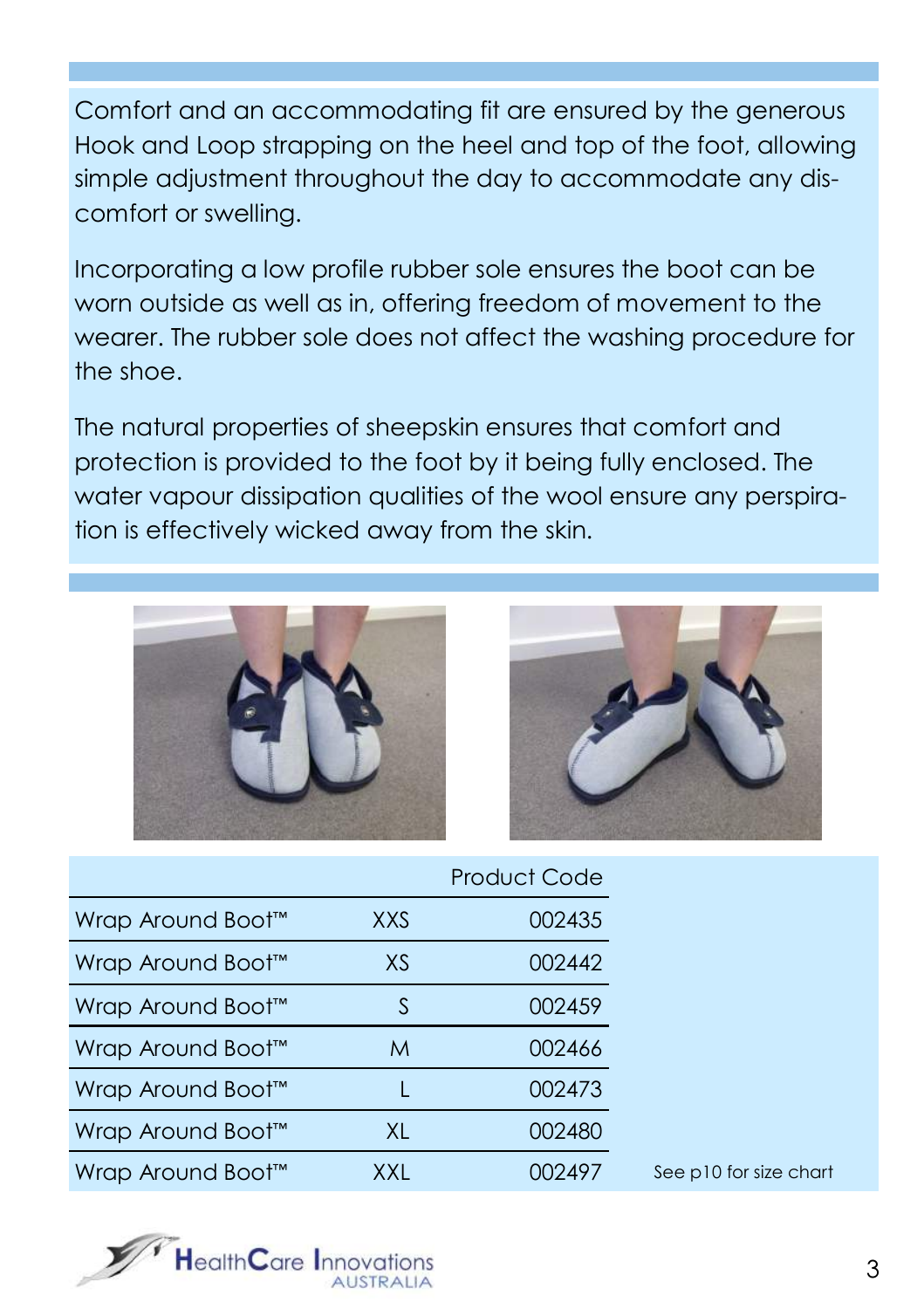# **Pressure Care Boot™**

The Pressure Care Boot™ features a rubber sole for use outside as well as in, plus an open toe for easy toe inspection, toe separation, and air circulation.

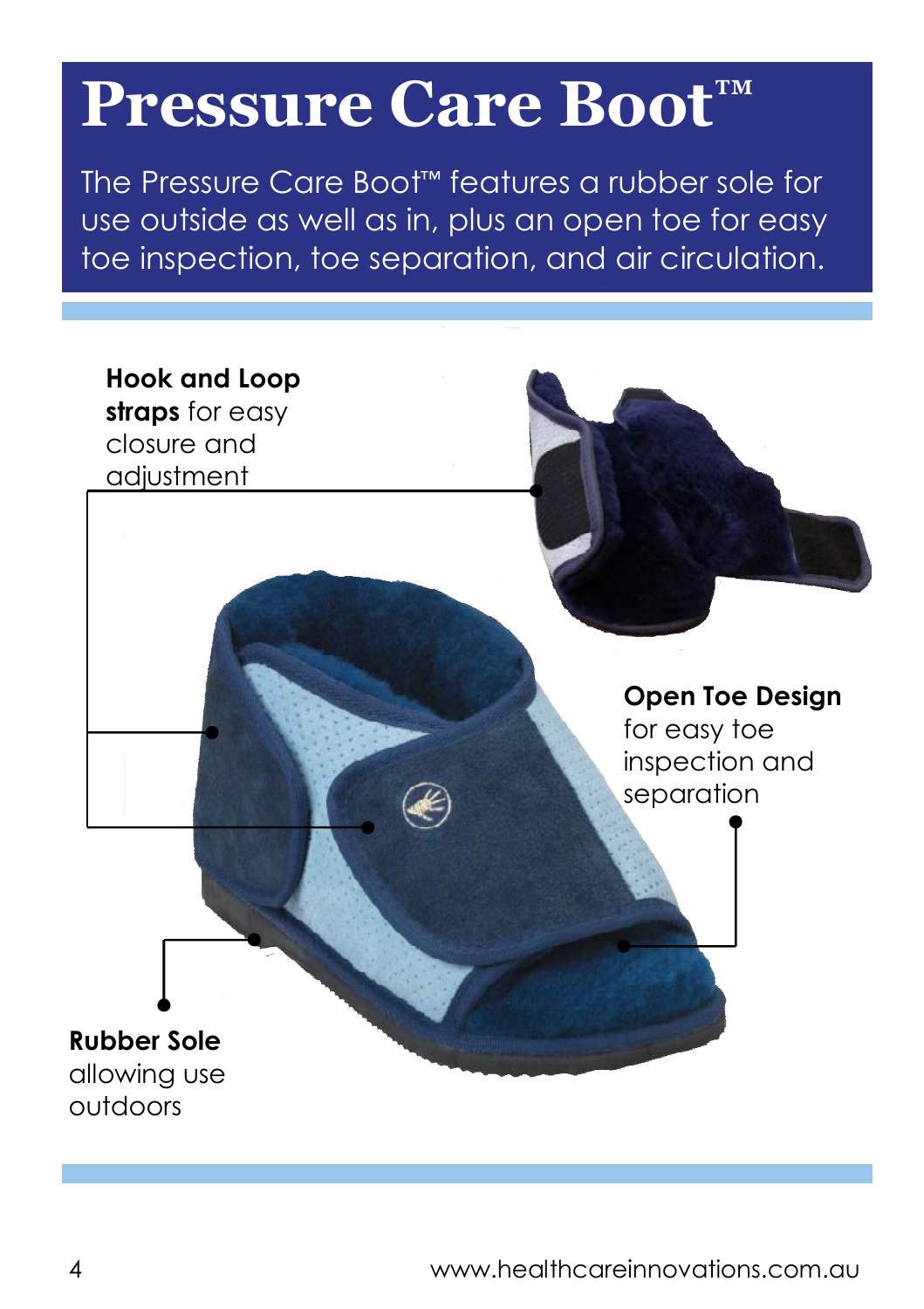The Hook and Loop straps around the heel and across the bridge of the foot allow the shoe to be opened fully and adjusted to ensure that the shoe moulds comfortably to the shape of the foot. The Pressure Care Boot™ can be adjusted as required to accommodate any discomfort or swelling throughout the day.

The low profile rubber sole ensures the freedom to experience the comfort and protection of the Pressure Care Boot™ both outside and in. The rubber sole does not limit the washability of the shoe.





|                     |            | <b>Product Code</b> |                        |
|---------------------|------------|---------------------|------------------------|
| Pressure Care Boot™ | <b>XXS</b> | 002350              |                        |
| Pressure Care Boot™ | XS         | 002299              |                        |
| Pressure Care Boot™ |            | 002305              |                        |
| Pressure Care Boot™ | M          | 002312              |                        |
| Pressure Care Boot™ |            | 002329              |                        |
| Pressure Care Boot™ | XL         | 002336              |                        |
| Pressure Care Boot™ | XXI        | 002343              | See p10 for size chart |

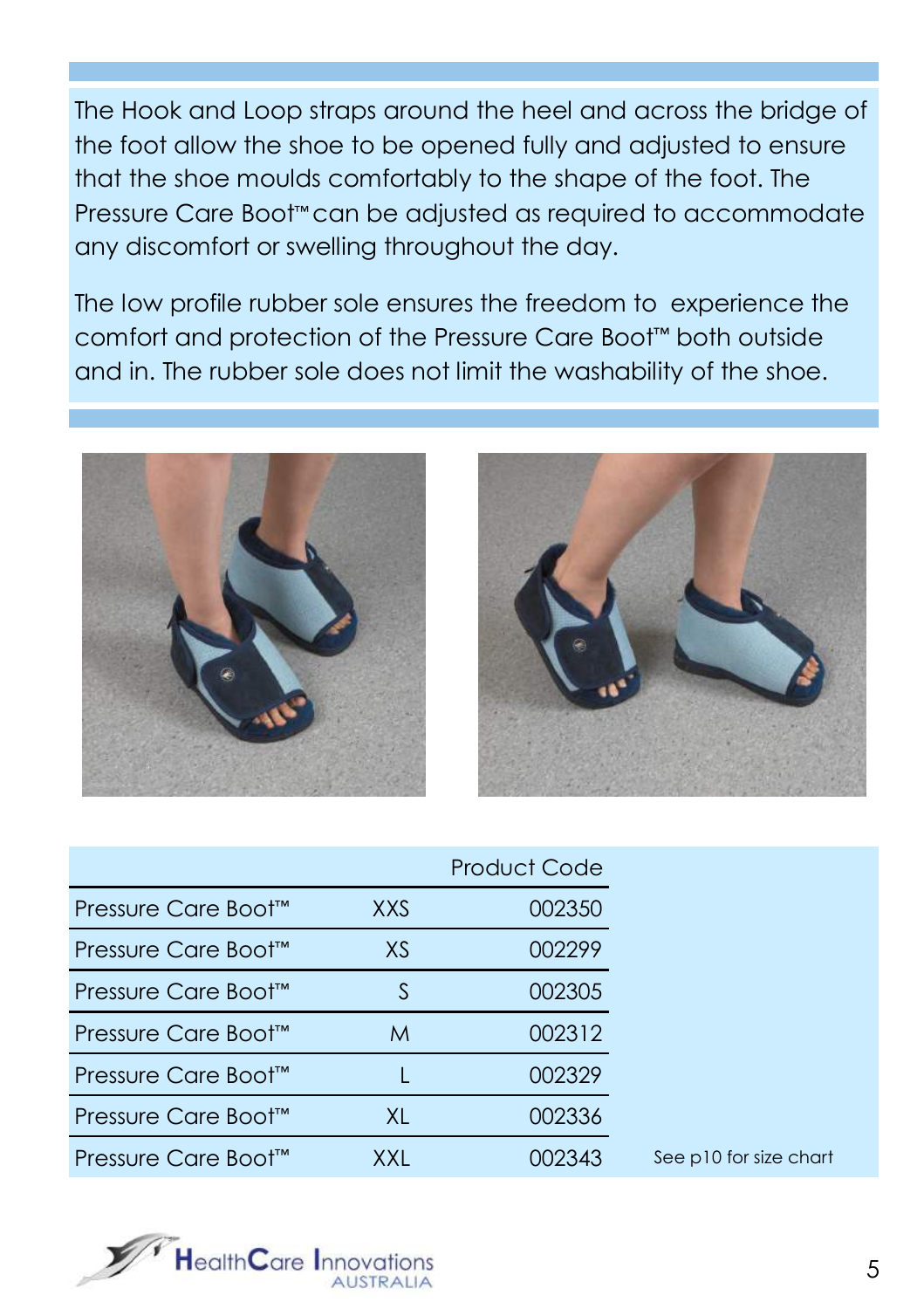# **Short Slipper Boot™**

The Short Slipper Boot™ is designed to provide full foot protection, and is ideal for use both indoors and in bed

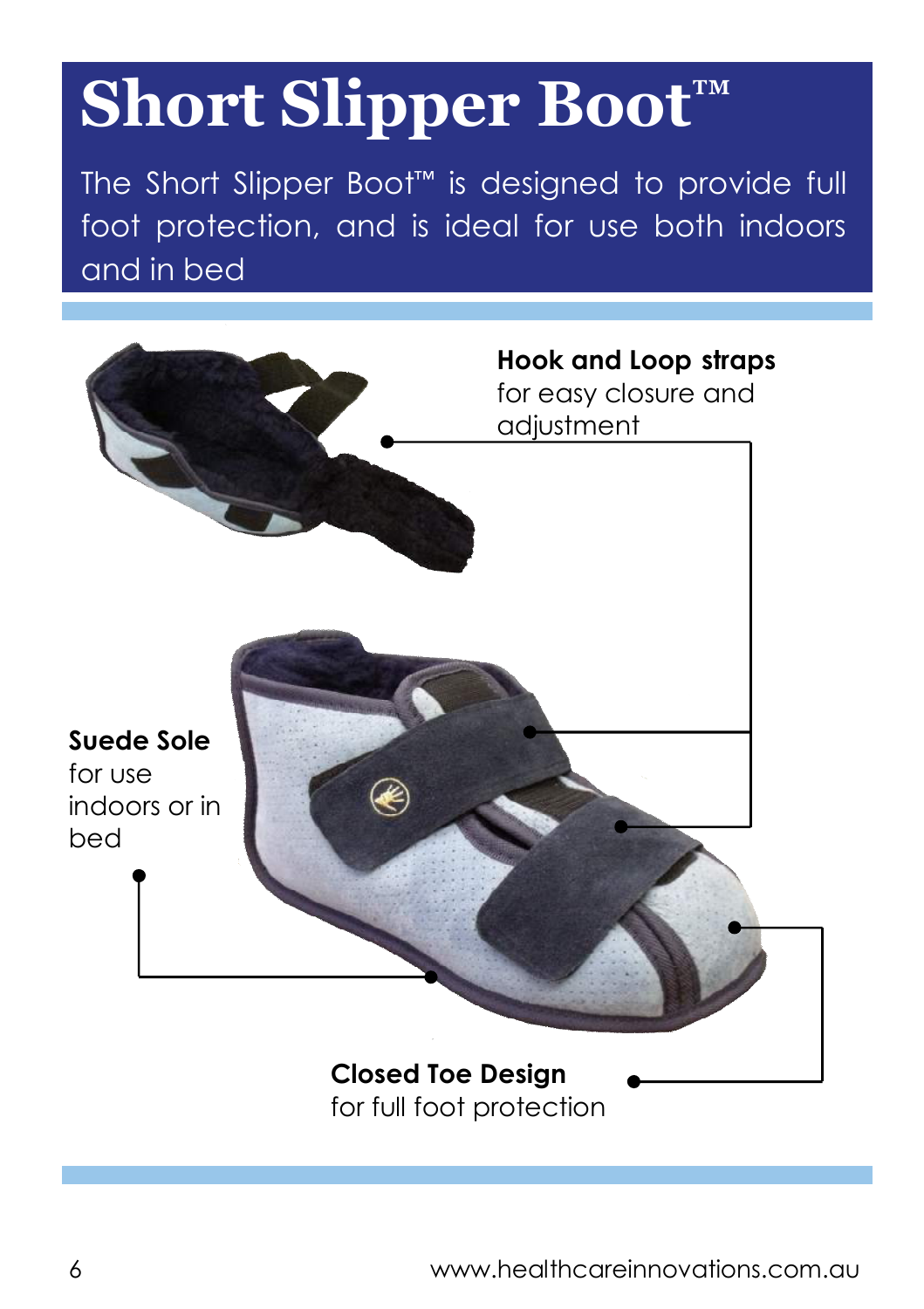The Hook and Loop strapping and tongue flap down the length of the upper part of the boot ensures it is easy to put on and adjust throughout the day or night, providing adaptive protection and comfort. The Short Slipper Boot™ has a heightened ability to mould to the foot, and can be comfortably worn in bed. The boot design ensures that the bony prominences of the ankle are fully protected as well as the foot plantar surfaces and heel, ensuring comfort and protection when worn in bed, or with your feet up.

The natural properties of the sheepskin help to keep feet warm in winter, benefiting those of any age with poor circulation, while still keeping you cool in summer, for year-round comfort.





|                     |            | Product Code |                        |
|---------------------|------------|--------------|------------------------|
| Short Slipper Boot™ | <b>XXS</b> | 002367       |                        |
| Short Slipper Boot™ | XS         | 002374       |                        |
| Short Slipper Boot™ |            | 002381       |                        |
| Short Slipper Boot™ | M          | 002398       |                        |
| Short Slipper Boot™ |            | 002404       |                        |
| Short Slipper Boot™ | XL         | 002411       |                        |
| Short Slipper Boot™ | XXL        | 002428       | See p10 for size chart |

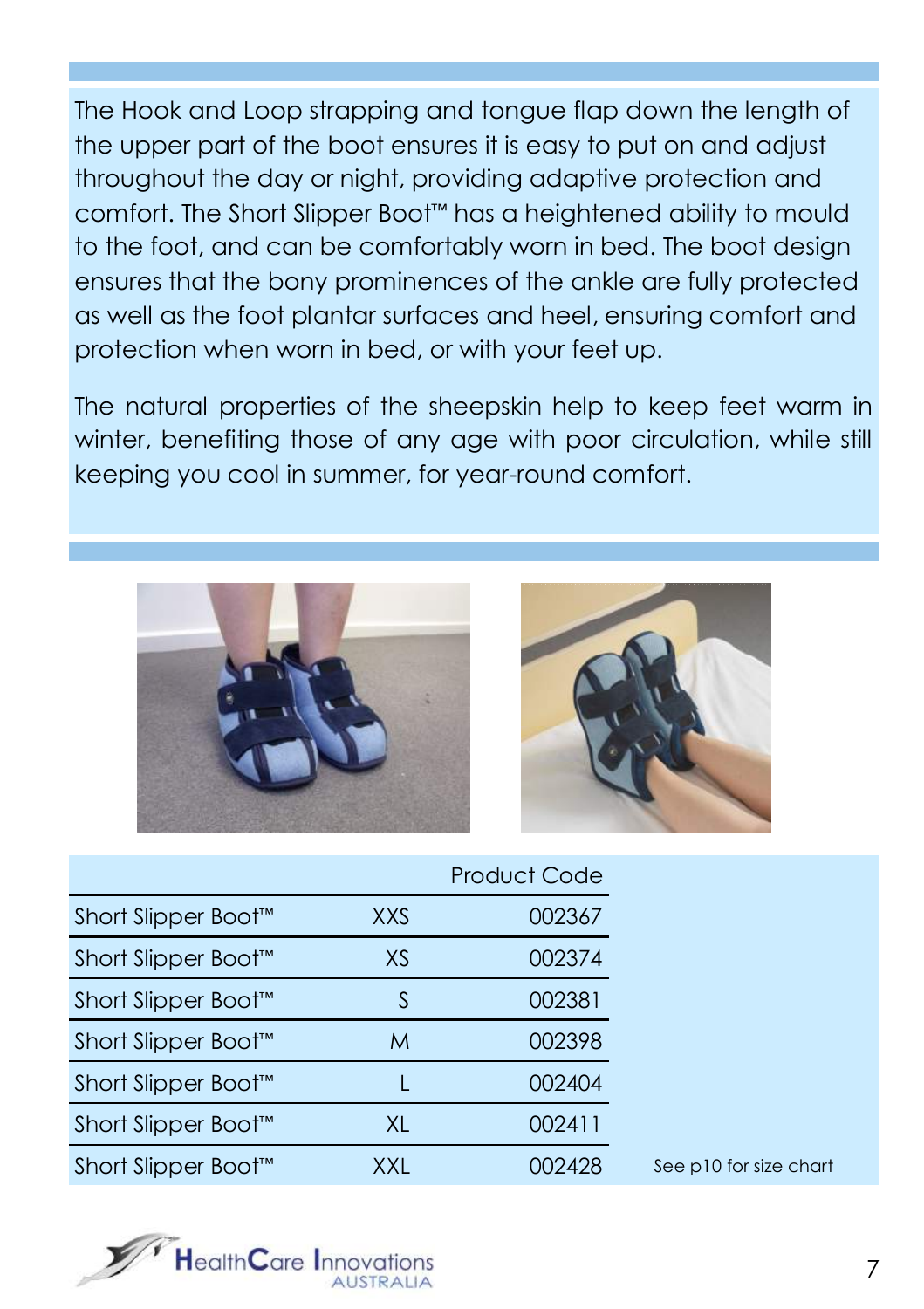# **Tall Slipper Boots**™

The Tall Slipper Boot™ is designed to provide protection and support to the entire lower limb in as unencumbered a design as possible

The Tall Slipper Boot™ is ideal for providing the necessary security to those at risk from skin ulcers to the feet and legs, or those with vascular problems.

Generous Hook and Loopfastenings along the entire boot ensures it can comfortably accommodate most legs or feet, regardless of swelling, and can be readily adjusted as required. This also ensures that the boot can be used in conjunction with compression bandages or support hosiery. The open toe design ensures toe separation and circulation inspection can be done without removing the boot.

The Tall Slipper Boot™ has no sole, making it ideal for use indoors, or in beds and inclined chairs.

|                                |          | œ<br>Closed         | Open |
|--------------------------------|----------|---------------------|------|
|                                |          | <b>Product Code</b> |      |
| Tall Slipper Boot <sup>™</sup> | One Size | 002510              |      |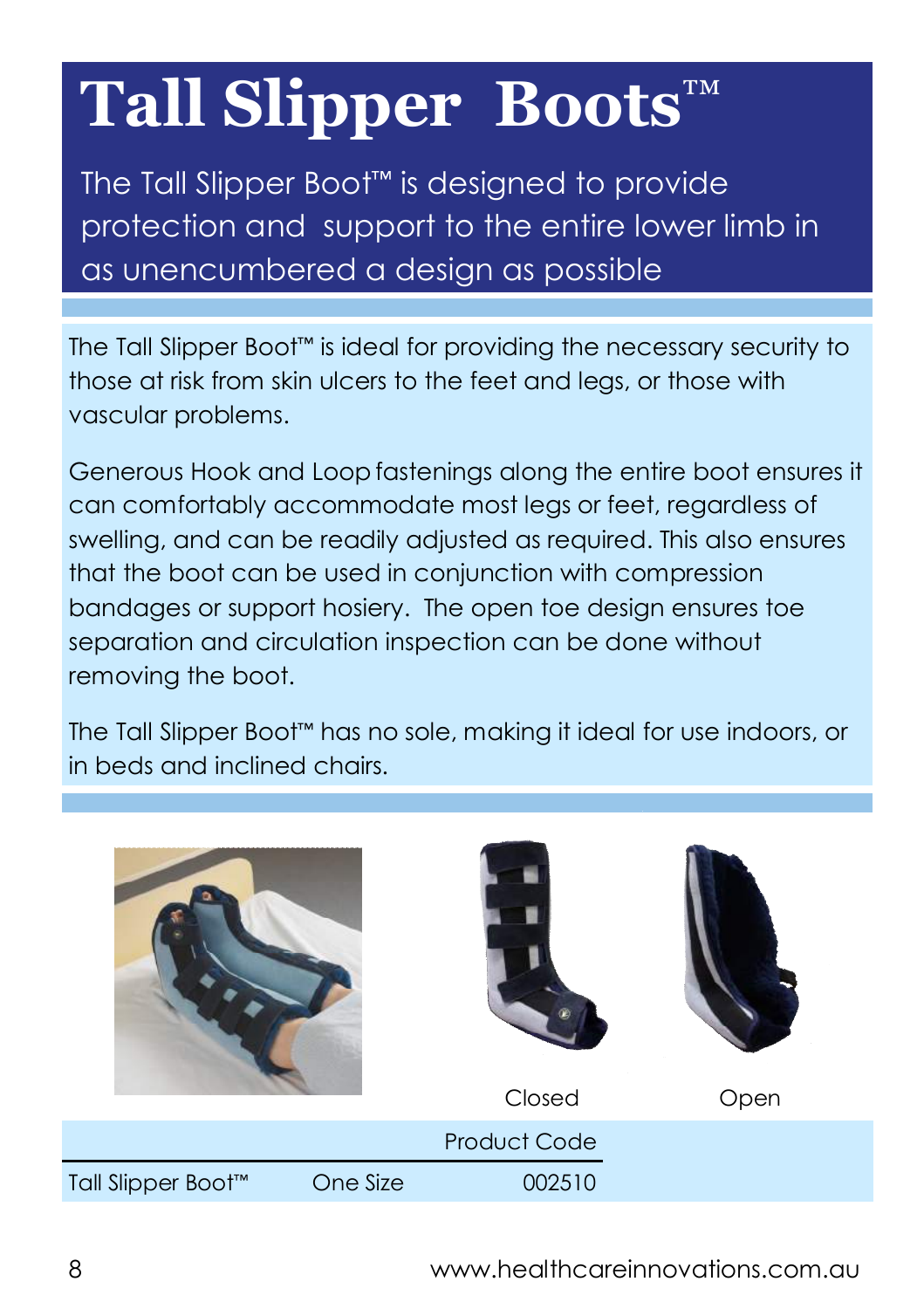# **Heel Protectors**

Providing security and comfort to the heel and ankle areas

Shear Comfort® Heel Protectors provide unencumbered security and protection for the at risk heel and ankle areas. The thick wool redistributes pressure and reduces shear while the heat and water vapour dissipation qualities provide added skin protection and ensure comfort in use.



|                        |   | <b>Base Length</b> | <b>Product Code</b> |
|------------------------|---|--------------------|---------------------|
| <b>Heel Protectors</b> |   | 25cm               | 002268              |
| <b>Heel Protectors</b> | M | 28cm               | 002275              |
| <b>Heel Protectors</b> |   | 31cm               | NN2282.             |

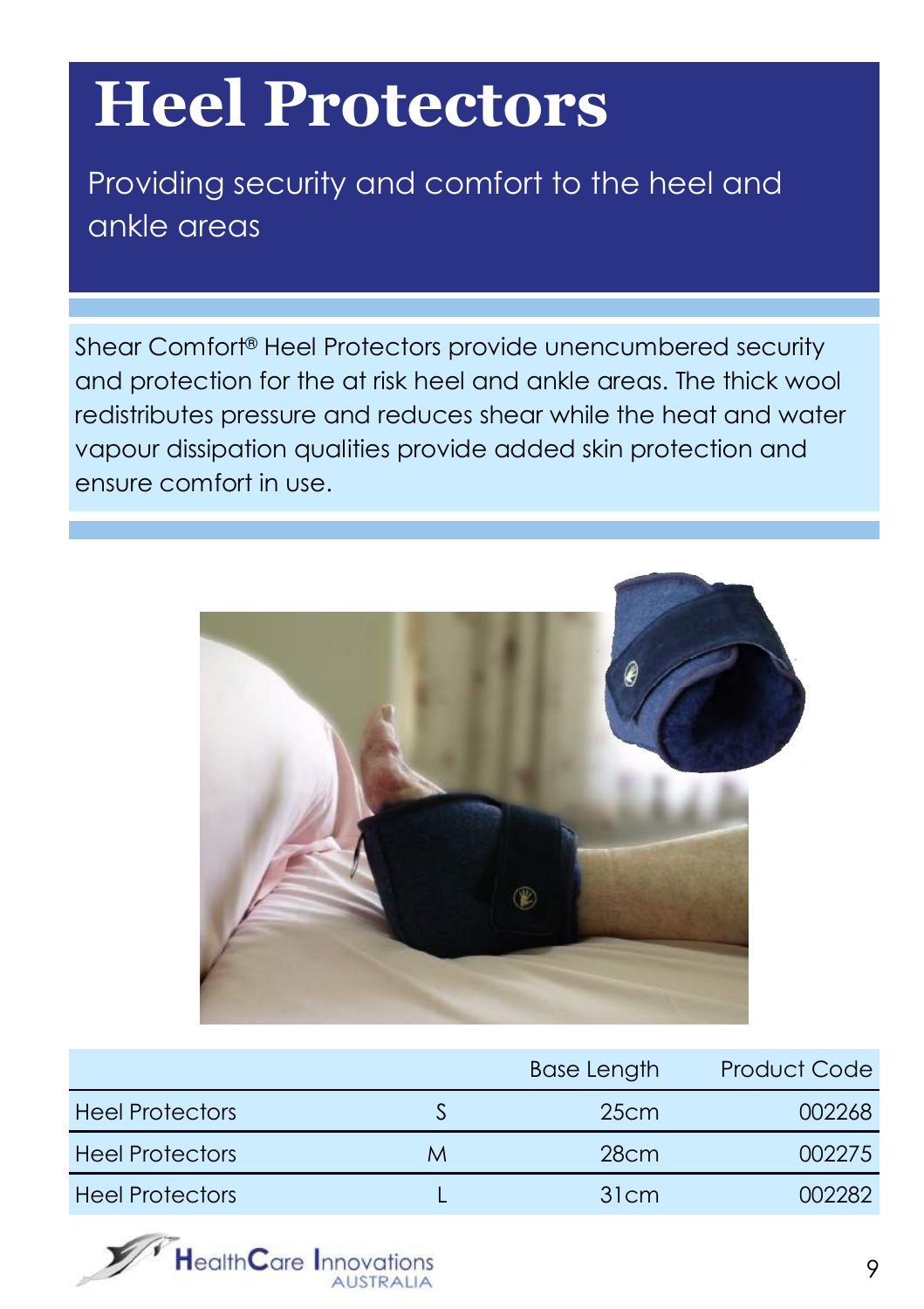## **Size Chart** and **Size Chart** all sold in pairs

| <b>Size</b>  | <b>UK Female</b> | <b>UK Male</b> | <b>Europe</b> | <b>USA</b> |
|--------------|------------------|----------------|---------------|------------|
| <b>XXS</b>   | $2 - 3$          | $1 - 2$        | 35-36         | $2 - 4$    |
| XS           | $4 - 5$          | $3 - 4$        | $37 - 38$     | $4 - 6$    |
| S            | $6 - 7$          | $5 - 6$        | $39 - 41$     | $6 - 8$    |
| M            | $8 - 9$          | $7 - 8$        | $42 - 43$     | $8 - 10$   |
| $\mathsf{L}$ | $10 - 11$        | $9 - 10$       | $44 - 45$     | $10 - 12$  |
| XL           | $12 - 13$        | $11 - 12$      | $46 - 47$     | $12 - 14$  |
| <b>XXL</b>   | 14-15            | 13-14          | 48-49         | 14-16      |

### **Effective Pressure Redistribution**

Just one of the many benefits of Natural Sheepskin





These two pressure mapping images demonstrate the effectiveness of Shear Comfort® Foot Care products in redistributing pressure; one of the contributing factors in skin break down and skin ulcer development.

On this subject\*, the use of a Shear Comfort® Pressure Care Boot™ has effectively reduced the peak pressure points on the heel and ball of the foot by redistributing the pressure. This ensures comfort and protection for the user.

\*90kg individual wearing stockings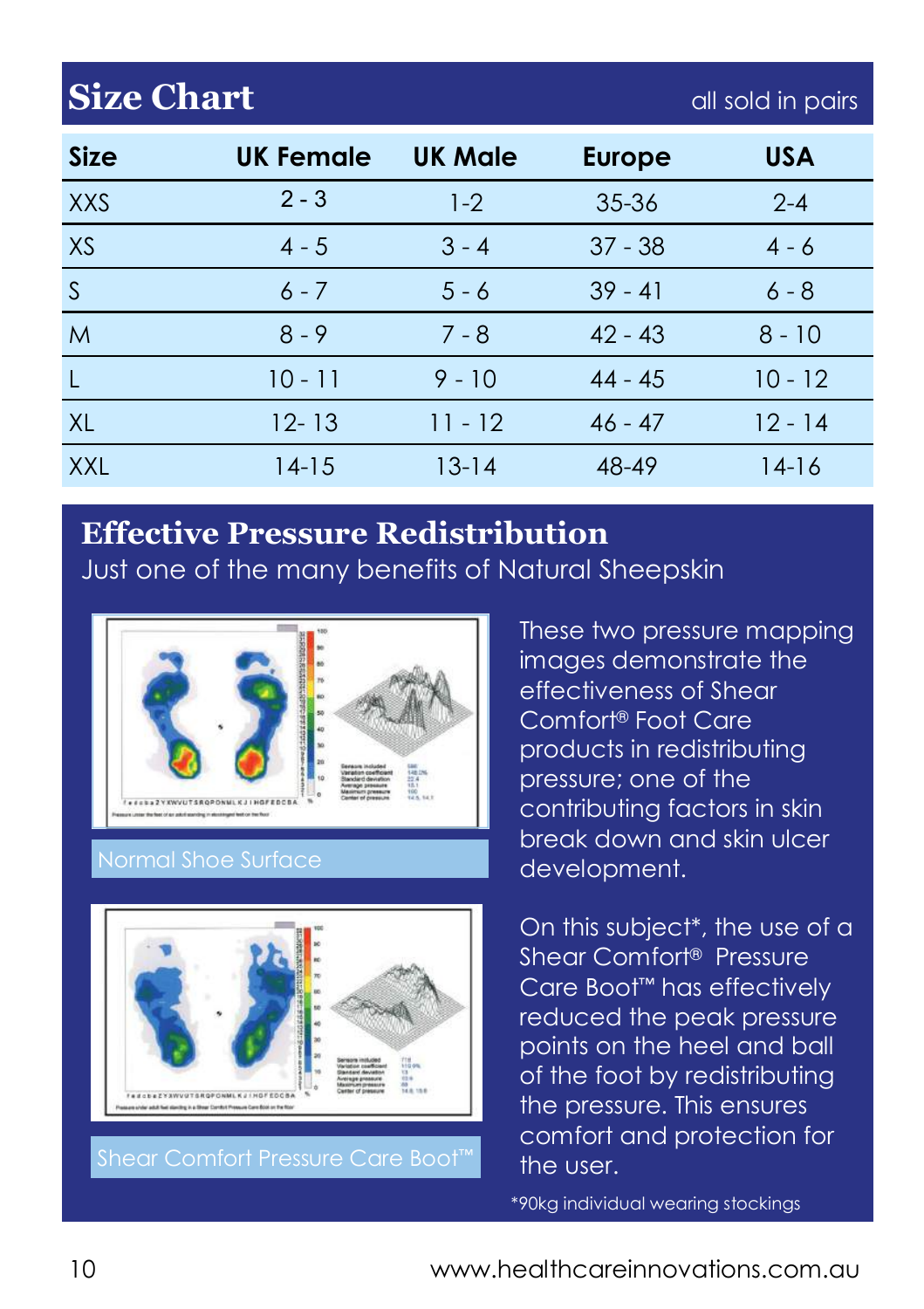# **Sovereign Snugs**

The Sovereign Snug is a low profile moccasin style slipper designed to provide exceptional comfort in a pleasing design

The small, refined style of the Sovereign Snug makes it ideal for if you want to experience the added comfort of Shear Comfort® Foot Care wherever you may go, whether in the home, or on your travels.



|                |    | Size (UK Women) | <b>Product Code</b> |
|----------------|----|-----------------|---------------------|
| Sovereign Snug | XS | $2^{1/2}$       | 002546              |
| Sovereign Snug |    | $4^{1/2}$       | 002553              |
| Sovereign Snug | M  |                 | 002560              |
| Sovereign Snug |    | 91/2            | 002577              |

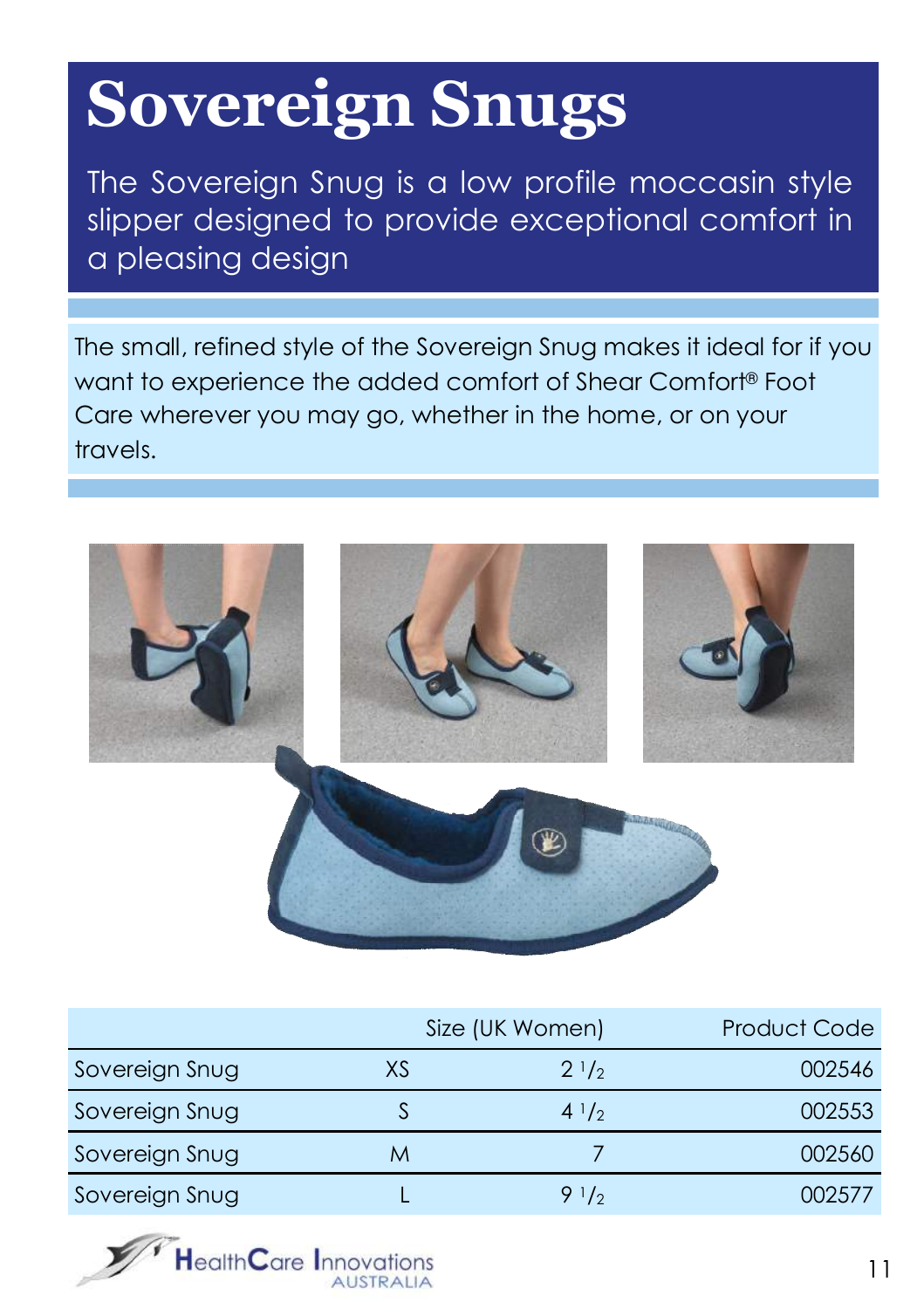### **What goes into Shear Comfort®**

Shear Comfort builds on the natural properties of Lambs Wool to make it ideal for care and in-home applications.

#### **Lambs Wool**

Pressure Redistribution

Reduces Shear

Reduces Friction

Dissipates Vapour

Dissipates Heat

Provides Comfort

### **Shear Comfort adds...**

Repeat washes at up to 80°C (HITEMP)

Urea Resistant (UR)

Shear Comfort® Australian Medical Sheepskin combines the natural benefits of lambs wool with HITEMP UR properties, making it THE sheepskin for medical applications as it allows for infection control, and won't **+MEDICAL** deteriorate with exposure to

### **Maintaining Shear Comfort® Shear Comfort® Sheepskin Shampoo & Conditioner**

To maintain the advantages of Shear Comfort® sheepskin products, use our Shampoo & Conditioner products which contain Tea Tree Oil to kill dust mites and mould, and prevent odours.

|                       |                   | <b>Product Code</b> |
|-----------------------|-------------------|---------------------|
| Shampoo & Conditioner | 250 <sub>ml</sub> | SCSH <sub>250</sub> |
| Shampoo & Conditioner |                   | SC <sub>SH1</sub>   |
| Shampoo & Conditioner | 51                | SCSH <sub>5</sub>   |



urea.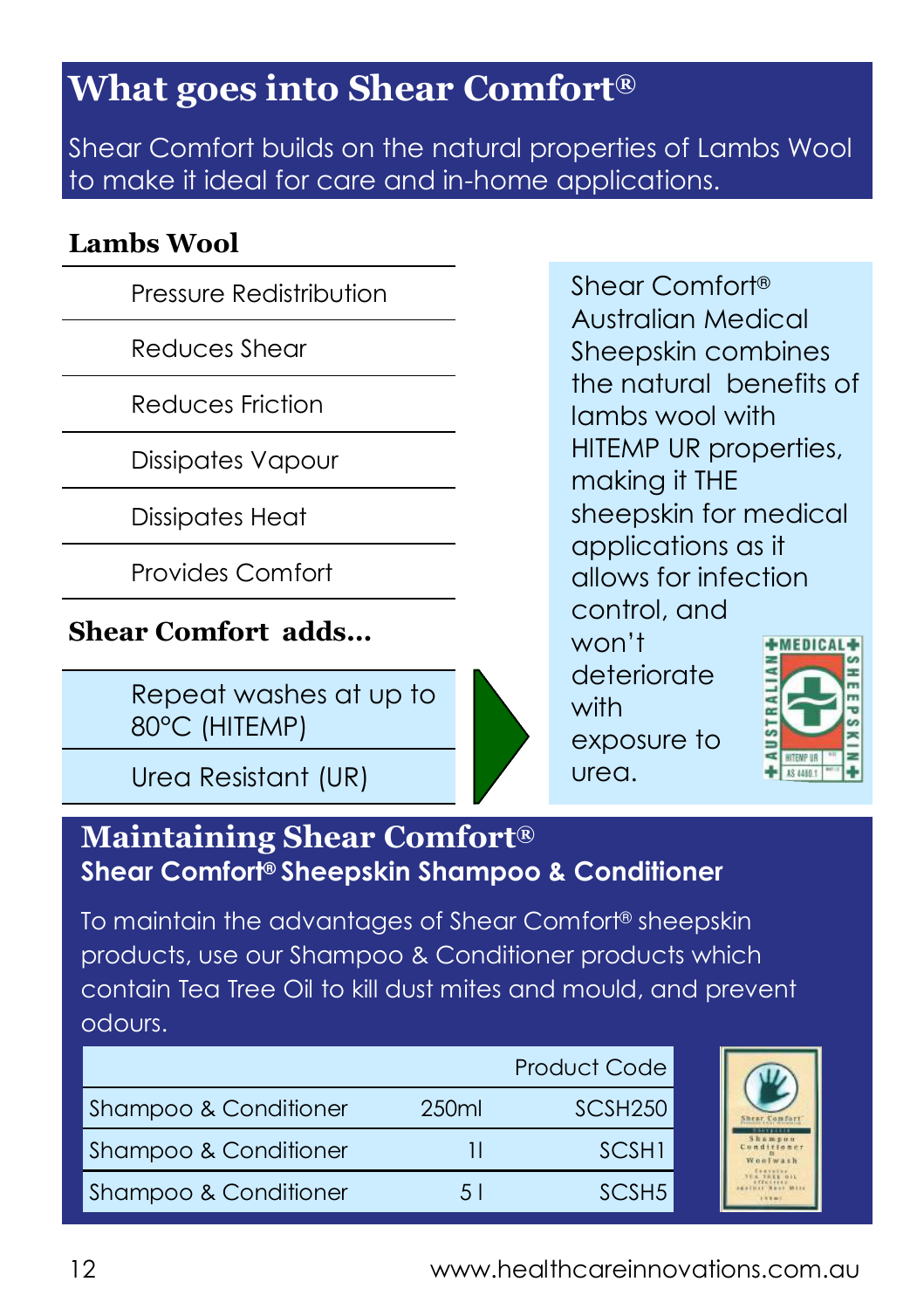# **Shear Comfort® Skin Care**

Shear Comfort® also offer an effective range of skin care products, delivering comfort as well as having skin ulcer prevention and rehabilitation applications.



### **Overlays**

Shear Comfort® Bed and Medical overlays provide comfort and security, whilst aiding restful sleep.



### **Children's Overlays**

Shear Comfort® Childre's Overlays provide the peace of mind that your child is receiving a restful, natural sleep.



### **Seating Accessories**

Make your chair a more comfortable place to be with the Shear Comfort<sup>®</sup> Seating Accessories range.



### **Focussed Protectors**

Shear Comfort® Focussed Protectors deliver security and protection to areas at risk of skin tear and ulcers.



Healthcare Innovations Australia Pty Ltd is also the licensed Australian distributor of Varilite wheelchair seating and back systems, and FSA pressure mapping devices. For more information visit our website, or contact us on the details overleaf.





www.healthcareinnovations.com